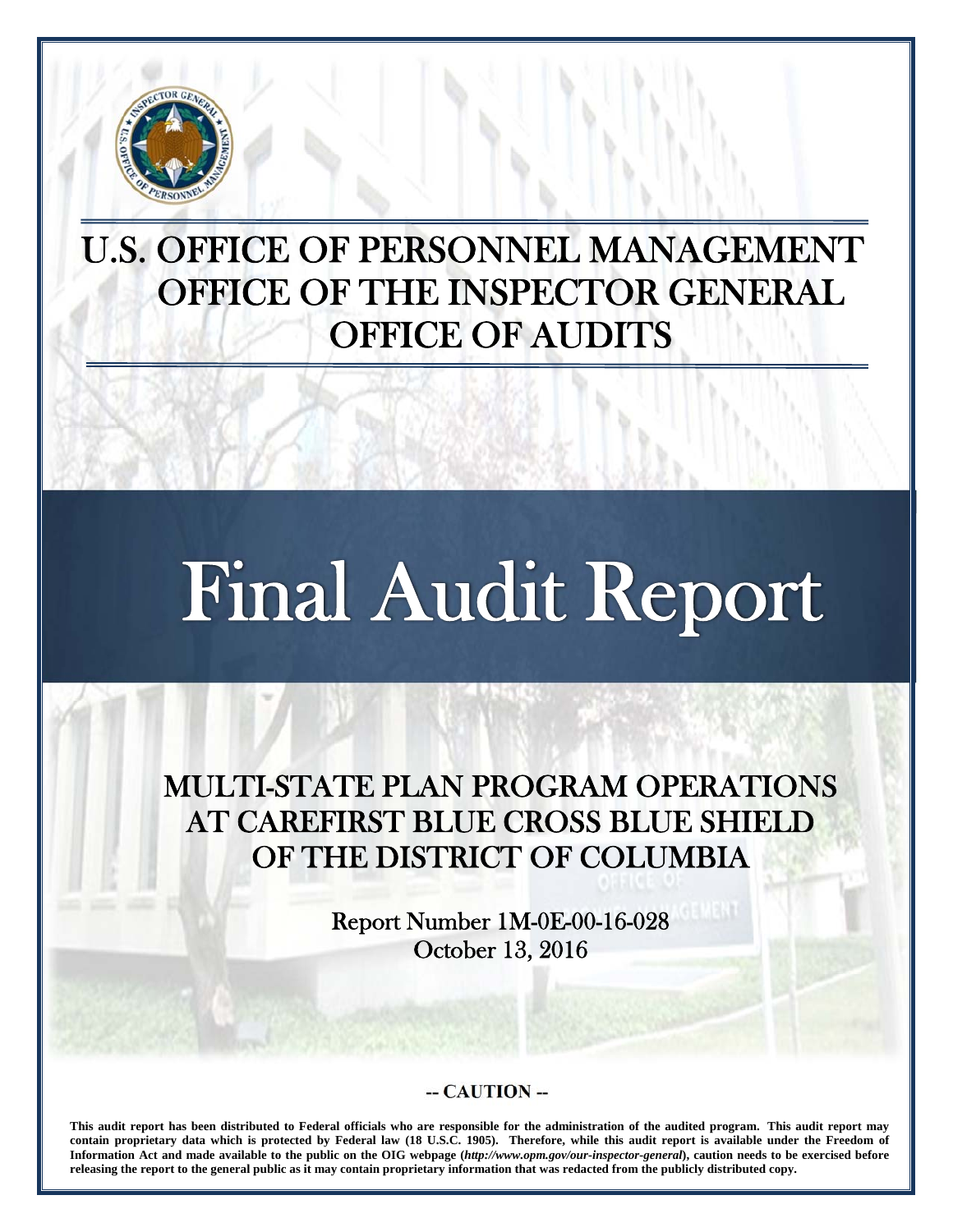## <span id="page-1-0"></span>EXECUTIVE SUMMARY

*Multi-State Plan Program Operations at CareFirst Blue Cross Blue Shield of the District of Columbia* 

#### **- Report No. 1M 0E-00-16-028 October 13, 2016**

#### **Why Did We Conduct The Audit?**

The primary objective of our audit was to obtain reasonable assurance that CareFirst Blue Cross Blue Shield of the District of Columbia (CareFirst DC) complied with the provisions of Contract MSP-BCBS-2015-02 (Contract) and applicable Federal regulations for contract year 2015.

#### **What Did We Audit?**

The Office of the Inspector General has completed a performance audit of the Multi-State Plan (MSP) Program operations at CareFirst DC. Our audit of CareFirst DC's compliance with the 2015 Contract and applicable regulations was conducted from April 25, 2016, through June 1, 2016, at CareFirst DC's offices in Baltimore, Maryland, and our offices in Cranberry Township, Pennsylvania, and Washington, D.C.

WP.S. **\_\_\_\_\_\_\_\_\_\_\_\_\_\_\_\_\_\_\_\_\_\_\_** 

**Michael R. Esser**  *Assistant Inspector General for Audits* 

#### **What Did We Find?**

Our audit of the 2015 MSP Program operations at CareFirst DC disclosed no significant findings pertaining to enrollment, rates and benefits, quality improvement and patient safety standards, and data and information security. Accordingly, this final report contains no recommendations.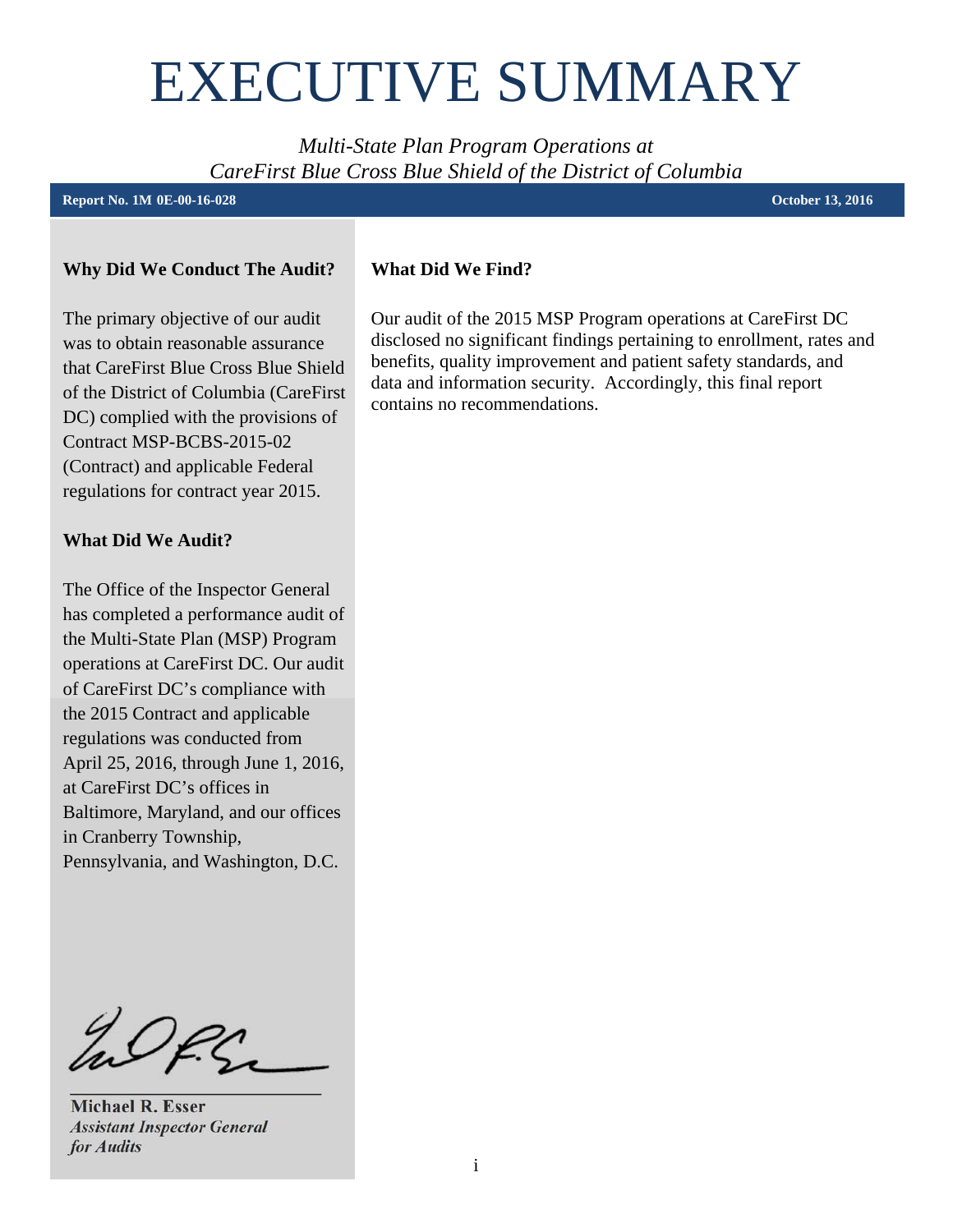## ABBREVIATIONS

<span id="page-2-0"></span>

| <b>Affordable Care Act</b> | The Patient Protection and Affordable Care Act                      |
|----------------------------|---------------------------------------------------------------------|
| <b>Association</b>         | <b>Blue Cross Blue Shield Association</b>                           |
| <b>BCBS</b>                | <b>Blue Cross Blue Shield</b>                                       |
| <b>CareFirst DC</b>        | <b>CareFirst Blue Cross Blue Shield of the District of Columbia</b> |
| <b>Contract</b>            | Contract MSP-BCBS-2015-02                                           |
| <b>MSP</b>                 | <b>Multi-State Plan</b>                                             |
| <b>OIG</b>                 | <b>Office of the Inspector General</b>                              |
| <b>OPM</b>                 | <b>U.S. Office of Personnel Management</b>                          |
| <b>PBM</b>                 | <b>Pharmacy Benefit Manager</b>                                     |
| <b>SHOP</b>                | <b>Small Business Health Options Program</b>                        |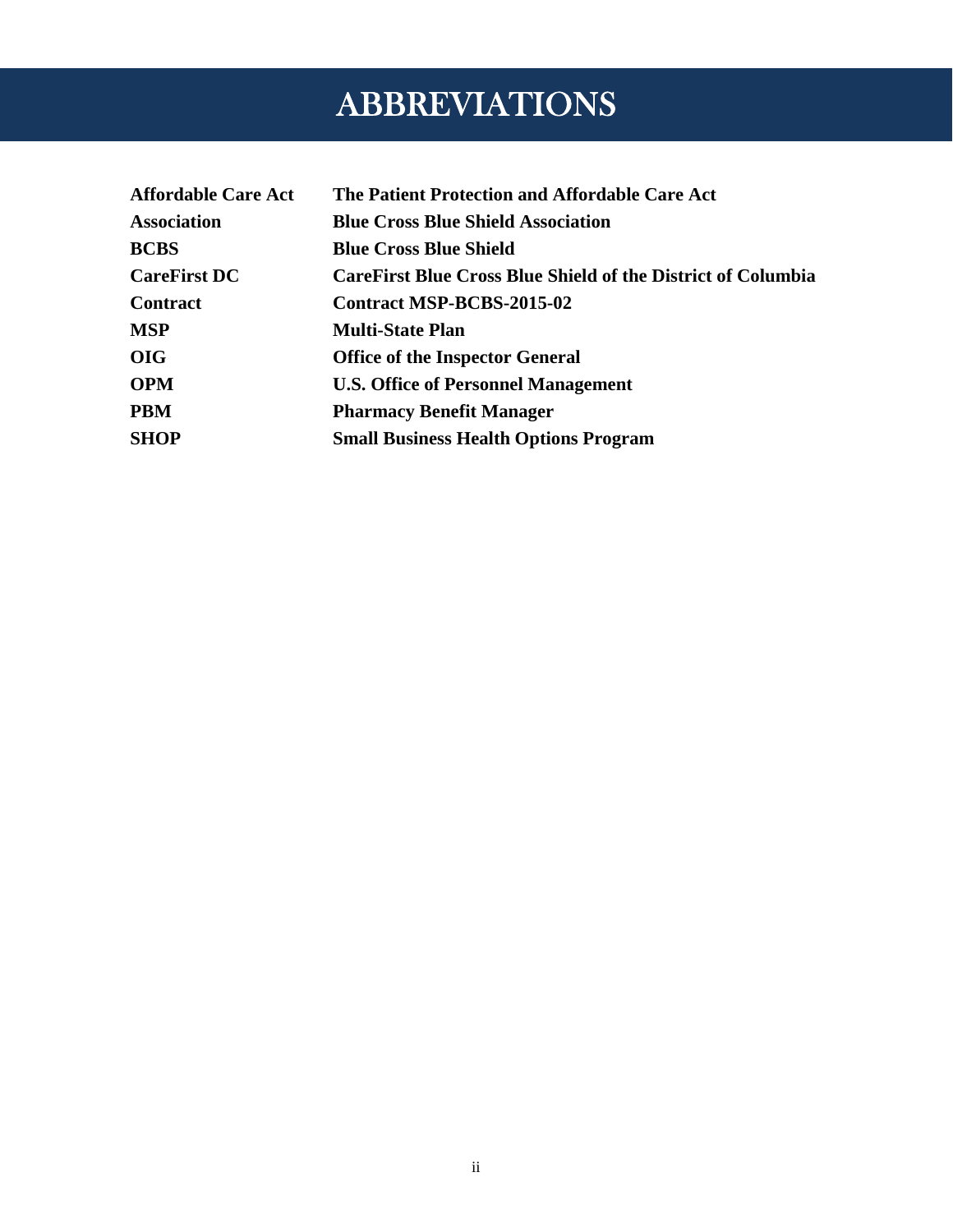## TABLE OF CONTENTS

#### **Page**

| $\mathbf{L}$ and $\mathbf{L}$ |                                        |  |
|-------------------------------|----------------------------------------|--|
| II.                           |                                        |  |
| III.                          |                                        |  |
|                               |                                        |  |
|                               | REPORT FRAUD, WASTE, AND MISMANAGEMENT |  |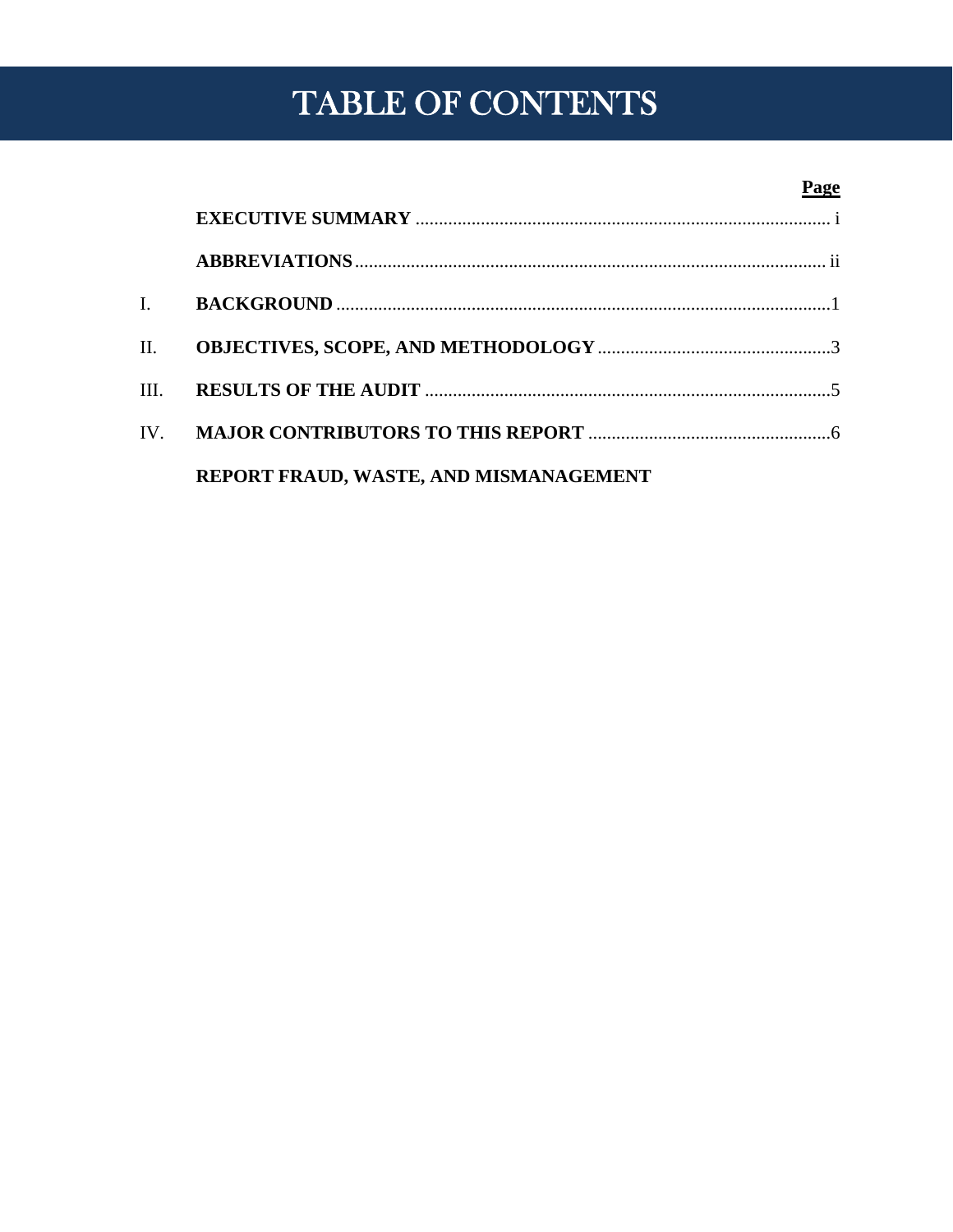## I. BACKGROUND

<span id="page-4-0"></span>This final report details the results of our performance audit of the Multi-State Plan (MSP) Program operations at CareFirst Blue Cross Blue Shield of the District of Columbia (CareFirst DC). The audit covered contract year 2015. It was performed by the U.S. Office of Personnel Management's (OPM) Office of the Inspector General (OIG), as established by the Inspector General Act of 1978, as amended.

The audit was conducted pursuant to the provisions of Contract MSP-BCBS-2015-02 (Contract); The Patient Protection and Affordable Care Act (Affordable Care Act); Title 45 Code of Federal Regulations Chapter VIII, Part 800; and other applicable Federal regulations. Compliance with the contract as well as laws and regulations applicable to the MSP Program is the responsibility of the Blue Cross Blue Shield Association (Association) and CareFirst DC's management. Additionally, CareFirst DC's management is responsible for establishing and maintaining a system of internal controls and procedures. Due to inherent limitations in any system of internal controls, errors or irregularities may nevertheless occur and not be detected.

The MSP Program was established by Section 1334 of the Affordable Care Act. Under the Affordable Care Act, OPM was directed to contract with private health insurers to offer MSP products in each state and the District of Columbia. OPM negotiates contracts with MSP Program Issuers, including rates and benefits, in consultation with states and marketplaces. In addition, OPM will monitor the performance of MSP Program Issuers and oversee compliance with legal requirements and contractual terms. OPM's office of National Healthcare Operations has overall responsibility for program administration.

The Association, on behalf of participating Blue Cross Blue Shield (BCBS) plans, entered into a contract with OPM to participate in the MSP Program. Along with its participating licensees, the Association offers 172 MSP options in 33 states and the District of Columbia. CareFirst DC was 1 of 38 BCBS plans, or State-Level Issuers, participating in the MSP Program in 2015.

The Association is a national federation of 36 independent, community-based and locally operated BCBS companies. The Association grants licenses to independent companies to use the trademarks and names in exclusive geographic areas. It operates and offers health care coverage in all 50 states, the District of Columbia, and Puerto Rico, covering nearly 105 million Americans, and nationally, the Association contracts directly with more than 96 percent of hospitals and 92 percent of professional providers.

CareFirst, Inc. is a not-for-profit, non-stock health services company that offers, through its affiliates and subsidiaries, a comprehensive portfolio of products to 3.2 million members in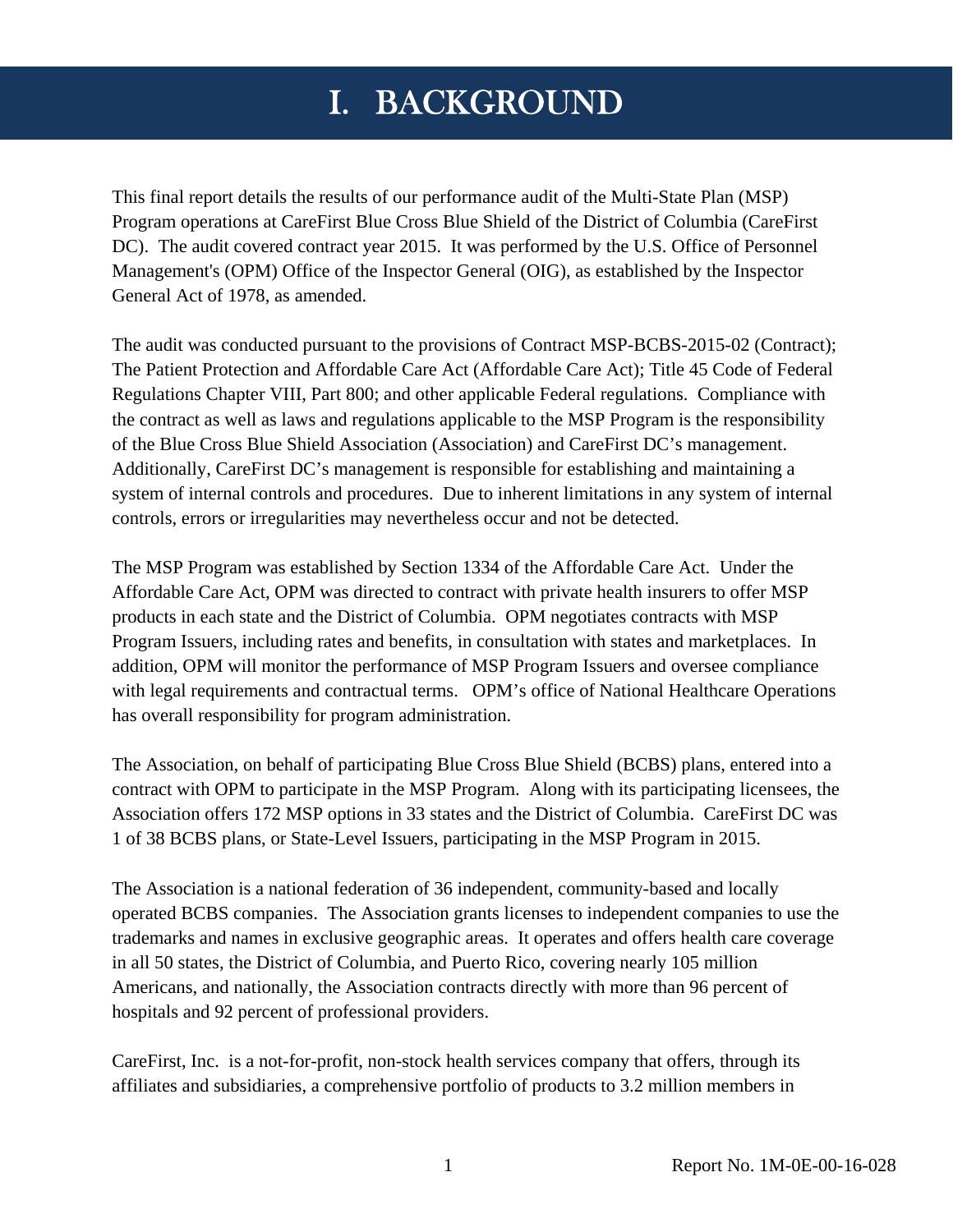Maryland, the District of Columbia, and northern Virginia. One of CareFirst Inc.'s affiliates is Group Hospitalization and Medical Services, Inc., which operates in the District of Columbia as CareFirst BCBS. In 2015, CareFirst DC offered four MSPs on the marketplace, including two Small Business Health Options Program (SHOP) plans.

This is our first audit of CareFirst DC's MSP Program. The preliminary results of this audit were discussed with CareFirst DC and the Association officials at an exit conference. Since the audit concluded that CareFirst DC's operation of the MSP Program was in accordance with the Contract and applicable laws and regulations, we did not issue a draft report.

We would like to convey our appreciation to CareFirst DC and the Association for accommodating us and cooperating fully throughout the entire audit process.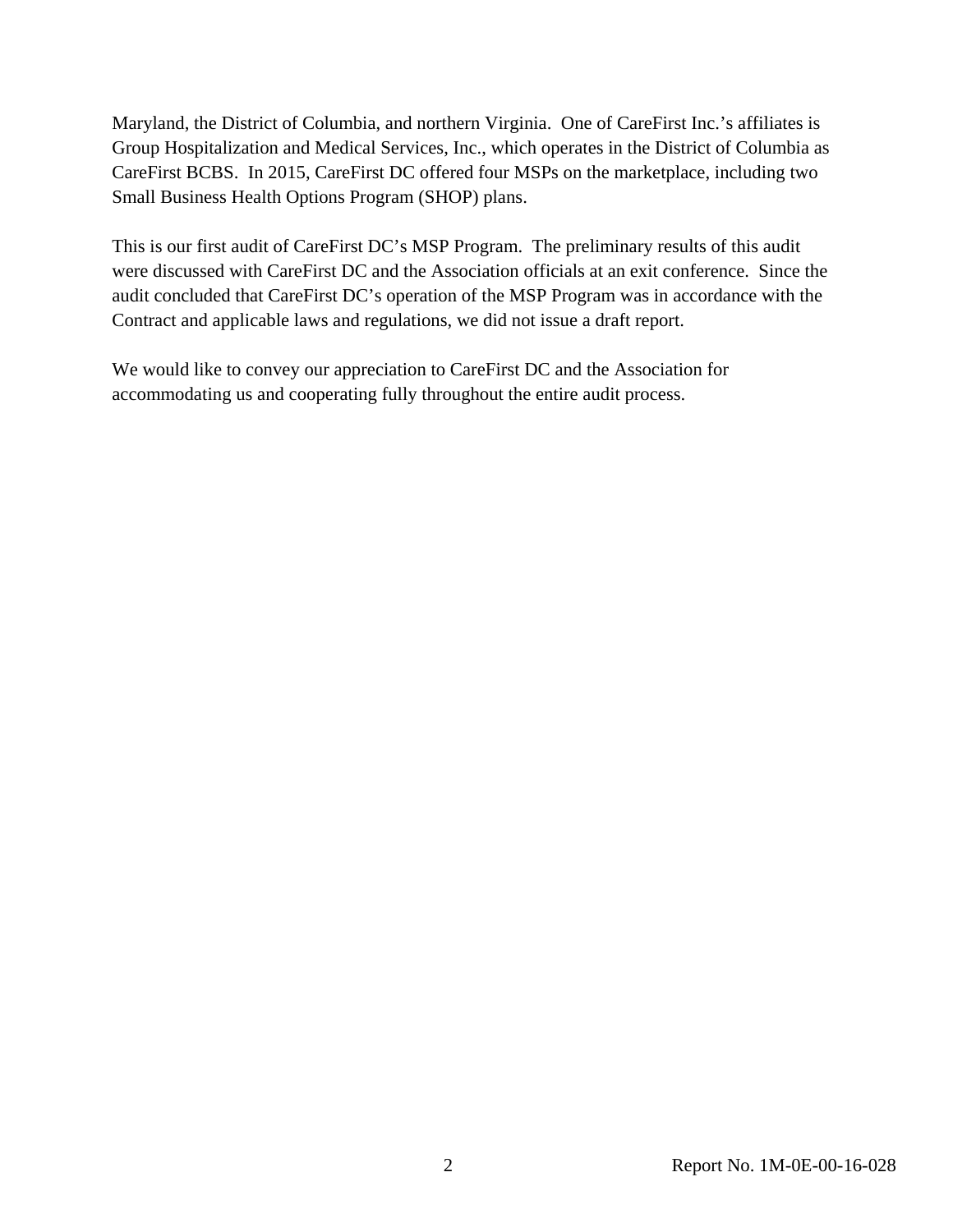## <span id="page-6-0"></span>II. OBJECTIVES, SCOPE, AND METHODOLOGY

#### **Objective**

The primary objective of this performance audit was to obtain reasonable assurance that CareFirst DC was in compliance with the provisions of its contract with OPM and applicable laws and regulations governing the MSP Program for contract year 2015. Specifically, we reviewed enrollment, rates and benefits, quality improvement and patient safety standards, and data and information security.

#### **Scope and Methodology**

We conducted this performance audit in accordance with generally accepted government auditing standards. Those standards required that we plan and perform the audit to obtain sufficient, appropriate evidence to provide a reasonable basis for our findings and conclusions based on our audit objectives. We believe that the evidence obtained provides a reasonable basis for our findings and conclusions based on our audit objectives.

The audit fieldwork was performed from April 25, 2016, through June 1, 2016, at CareFirst DC's offices in Baltimore, Maryland, and our offices in Cranberry Township, Pennsylvania, and Washington, D.C.

We obtained an understanding of CareFirst DC's internal control structure and used this information to determine the nature, timing, and extent of our audit procedures. Our review of internal controls was limited to the procedures that CareFirst DC had in place for manually processing enrollment; pursuing best pricing and transparency with its Pharmacy Benefit Manager (PBM); ensuring compliance with required quality improvement and patient safety standards for hospitals; and disaster recovery planning.

Specifically, we reviewed a judgmental sample of automated enrollment errors and escalated cases to determine if these actions were processed accurately. Our judgmental sample consisted of 17 automated enrollment errors out of a universe of 95 errors in 2015. We selected both of the errors associated with SHOP plans in 2015 since there were only two in the universe. Then, we assigned a number to each error in the universe for the individual market and used a random number generator from Random.org to select our samples, resulting in a judgmental sample of 15 errors, or 17 total errors (SHOP and individual market). Similarly, for our judgmental sample of escalated cases, we assigned a number to each case in the universe and used a random number generator from Random.org to select our samples. This resulted in a judgmental sample of 20 cases out of a universe of 247 cases from 2015. The results from our samples were not projected to the universe.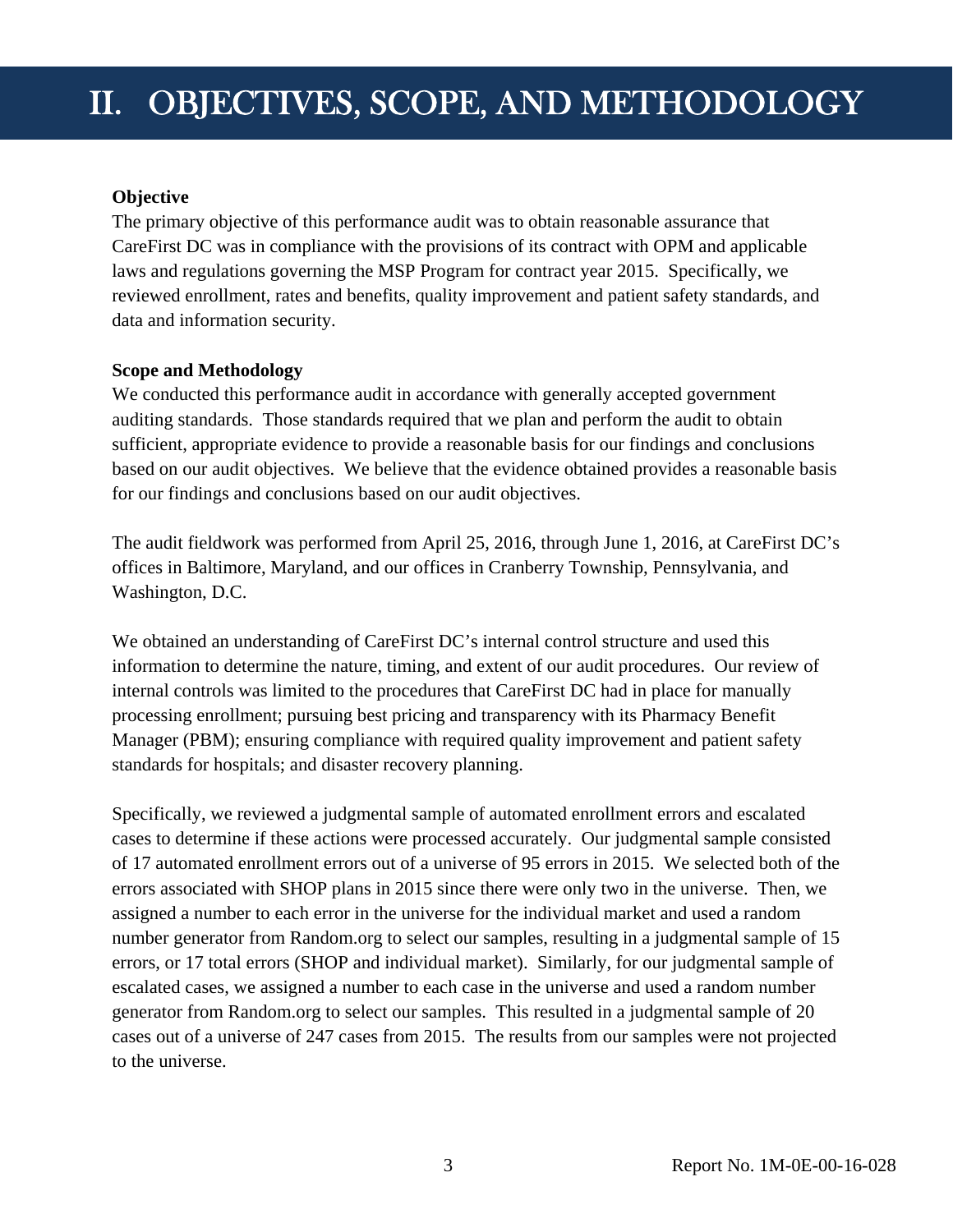To gain an understanding of CareFirst DC's efforts to pursue best pricing and promote transparency with its PBM, we interviewed CareFirst DC personnel about its procedures for performing pricing and performance guarantee validations. We also reviewed PBM contract language as well as information related to an on-going market check.

To evaluate CareFirst DC's compliance with hospital quality improvement and patient safety standards, we reviewed policies and procedures and standard hospital contract language as well as hospital certification information maintained by CareFirst DC.

Finally, we reviewed CareFirst DC's procedures for its disaster recovery program to verify that it complied with program requirements outlined in the Contract.

In conducting the audit, we relied to varying degrees on computer-generated data provided by CareFirst DC and the Association. We did not verify the reliability of the data generated by the various information systems involved. However, nothing came to our attention during our audit utilizing the computer-generated data to cause us to doubt its reliability.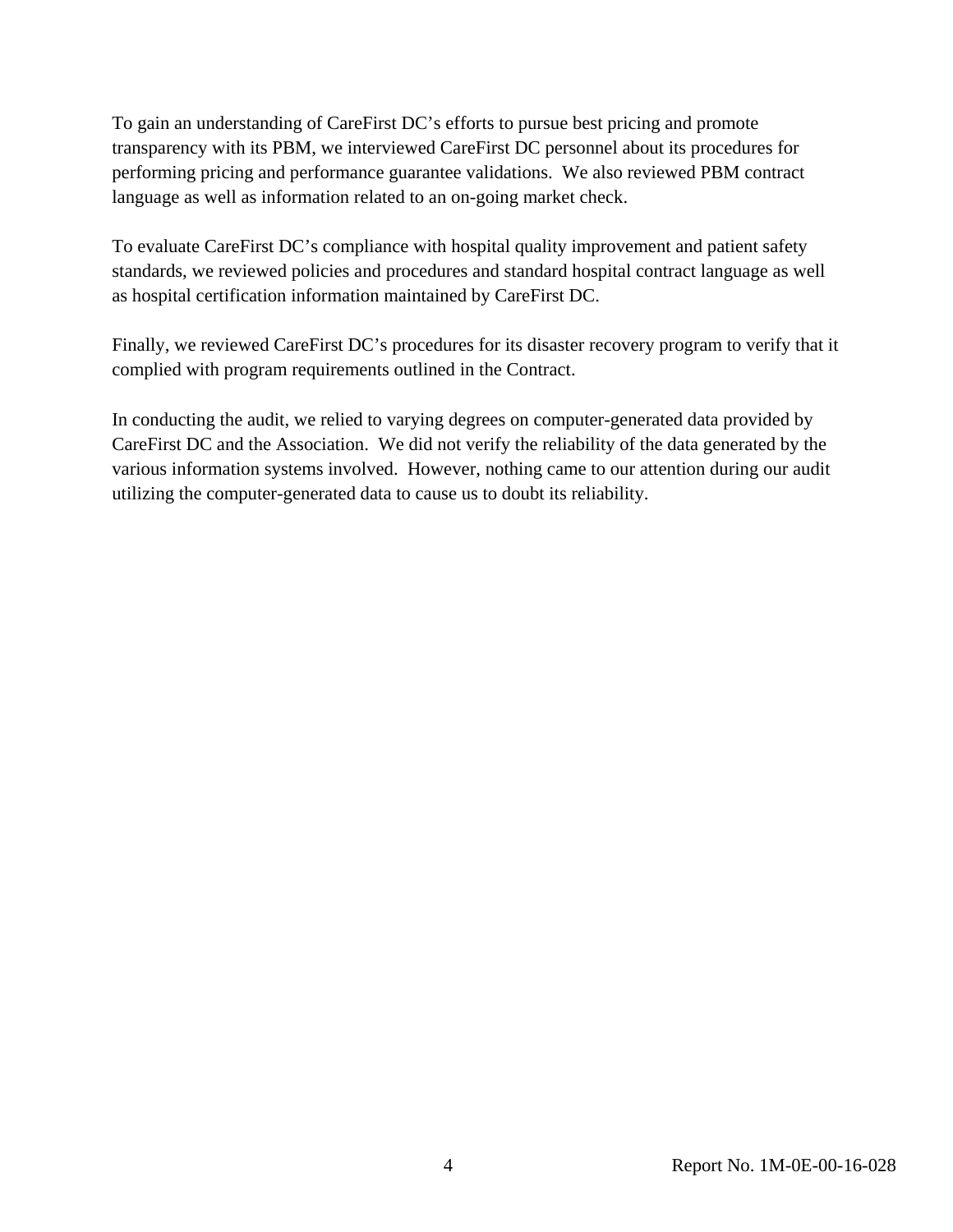## III. RESULTS OF THE AUDIT

<span id="page-8-0"></span>Overall, we concluded that CareFirst DC was in compliance with the provisions of the Contract and applicable laws and regulations governing the MSP Program for contract year 2015. Specifically, the results of our reviews related to enrollment, rates and benefits, quality improvement and patient safety standards, and data and information security showed that CareFirst DC:

- accurately processed automated enrollment errors and escalated enrollment cases;
- pursued best pricing with its PBM and promoted transparency in pricing in accordance with the Contract;
- complied with hospital quality improvement and patient safety standards based on the Contract and regulatory requirements; and
- had a disaster recovery plan in place to address requirements in the Contract.

Because our audit disclosed no findings, this final report contains no recommendations.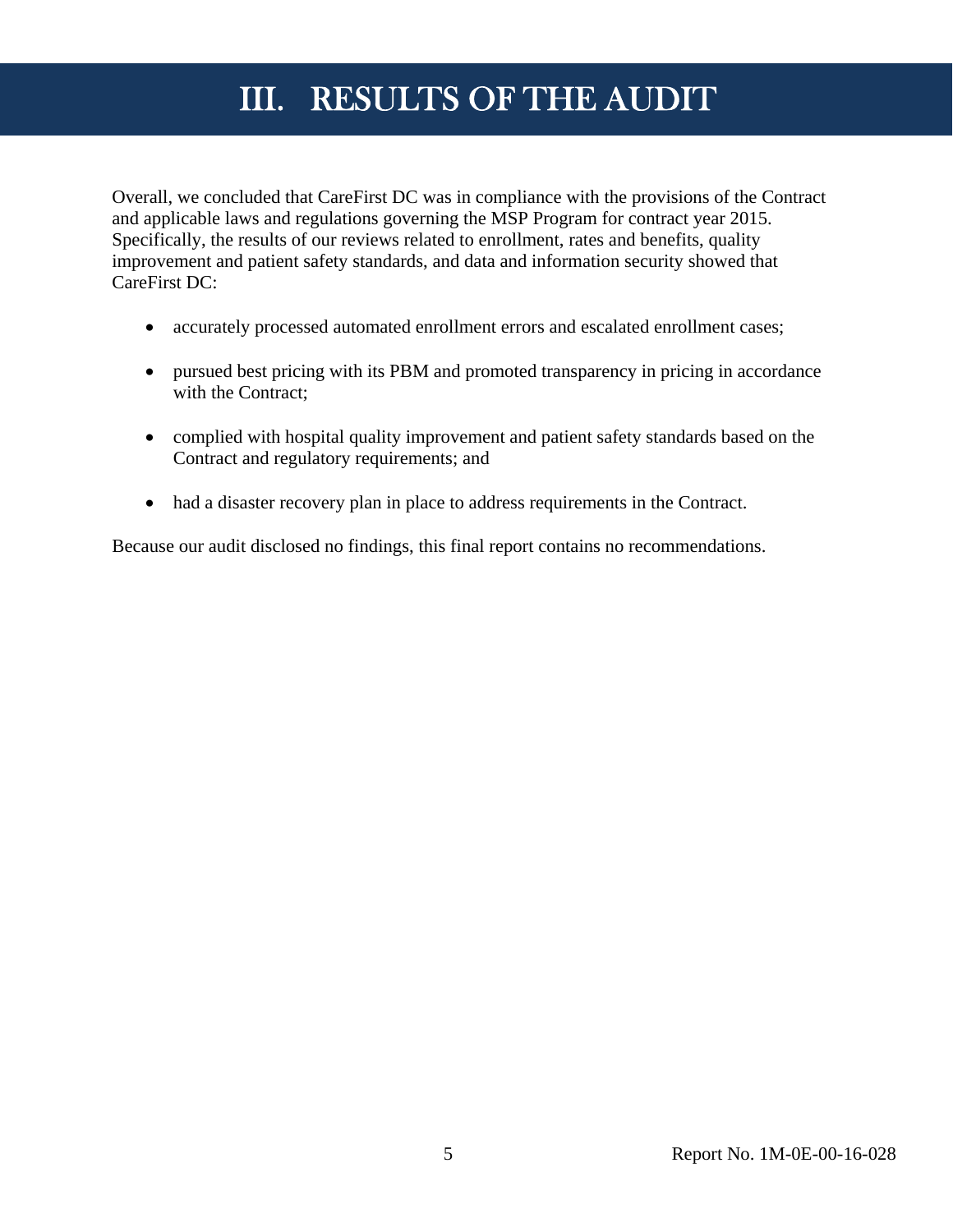## <span id="page-9-0"></span>IV. MAJOR CONTRIBUTORS TO THIS REPORT

#### **COMMUNITY-RATED AUDITS GROUP**

| , Auditor-in-Charge  |  |
|----------------------|--|
| , Lead Auditor       |  |
| , Auditor            |  |
|                      |  |
| , Senior Team Leader |  |
| , Group Chief        |  |